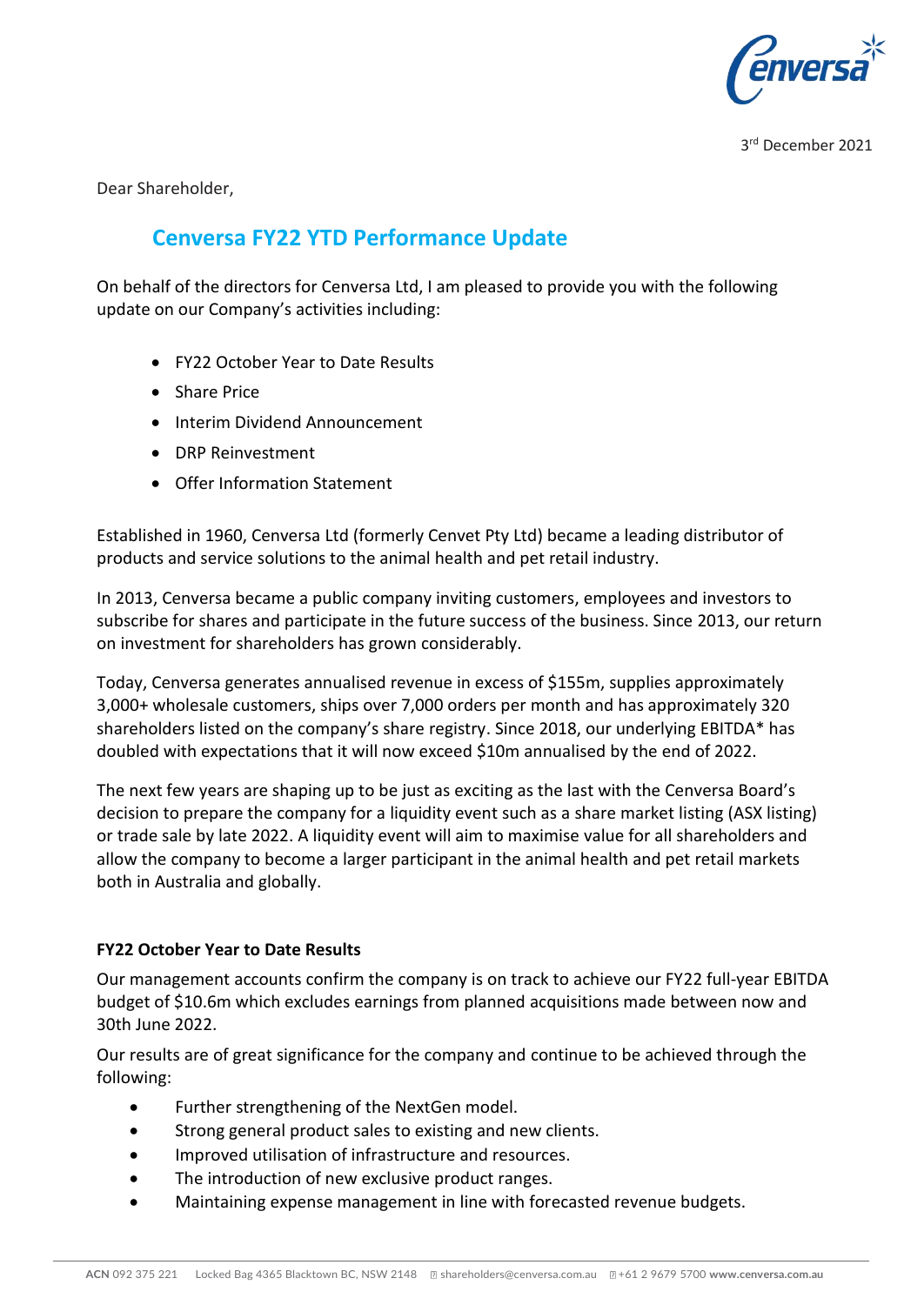

Cenversa's 'high level' FY22 YTD performance as at the end of October shows strong growth for the first four month trading. Detailed below (table 1) is the group's Year-to-Date performance compared to the same period in the prior year.

### **Table 1. Year-to-Date Performance (4 Months Trading)\***

| <b>Key Performance</b><br>Indicator (KPI) | <b>FY22 Year-to-Date</b><br>Performance as at 31<br>October 2021* | <b>FY21 Year-to-Date</b><br>Performance as at 31<br>October 2020* | FY22 % Change<br>on FY21 |
|-------------------------------------------|-------------------------------------------------------------------|-------------------------------------------------------------------|--------------------------|
| <b>Gross Sales</b><br>Revenue             | \$55.556m                                                         | \$50.558m                                                         | 9.89%<br>$\mathbf{T}$    |
| <b>Gross Trading</b><br><b>Profit</b>     | \$12.132m                                                         | \$9.592m                                                          | 26.48%                   |
| <b>Net Profit</b><br><b>Before Tax</b>    | \$2.202m                                                          | \$1.577m                                                          | 39.63% <b>1</b>          |
| <b>Underlying</b><br><b>EBITDA</b>        | \$3.521m                                                          | \$2.421m                                                          | 45.44%                   |

\*Figures are based on unaudited management accounts. Underlying EBITDA – Earnings before tax, depreciation, amortisation & acquisition costs associated with veterinary practices.

The Cenversa Board will continue to focus on earnings growth and diversification for the remainder of FY22 in-line with the Board's *Business Strategy & Diversification Plan.* Whilst our wholesaling activities will remain an important part of our business with revenue continuing to experience near double digit growth this year; other activities are expected to create significant outcomes for our trading results between now and the end of FY23.

In FY14, general wholesaling accounted for 81% of earnings. By comparison, in FY22, EBITDA generated from wholesaling activities is forecasted to represent as little as 20.06% of total earnings due to diversification.

Our FY22 YTD results are the best recorded in the company's history and provide an excellent foundation for growth over the remainder of FY22.

#### **Share Price**

The Cenversa Share price has continued to grow and increase in value with transactions regularly taking place between new and existing shareholders.

The Share Price Trend graph in Table 2 shows the growth of the share price since 2016. The most recent sales being at 85c per share with investors subscribing for shares through the *2021 Cenversa Share Offer and Bonus Share Offer.*

#### **Interim Dividend Announcement**

Since establishing Cenversa Ltd as a public company in FY14, shareholder dividends have been paid each year. The board has continued the policy of paying annual dividends to shareholders by declaring an interim dividend of 1.5c per ordinary share following the AGM on 30<sup>th</sup> November 2021.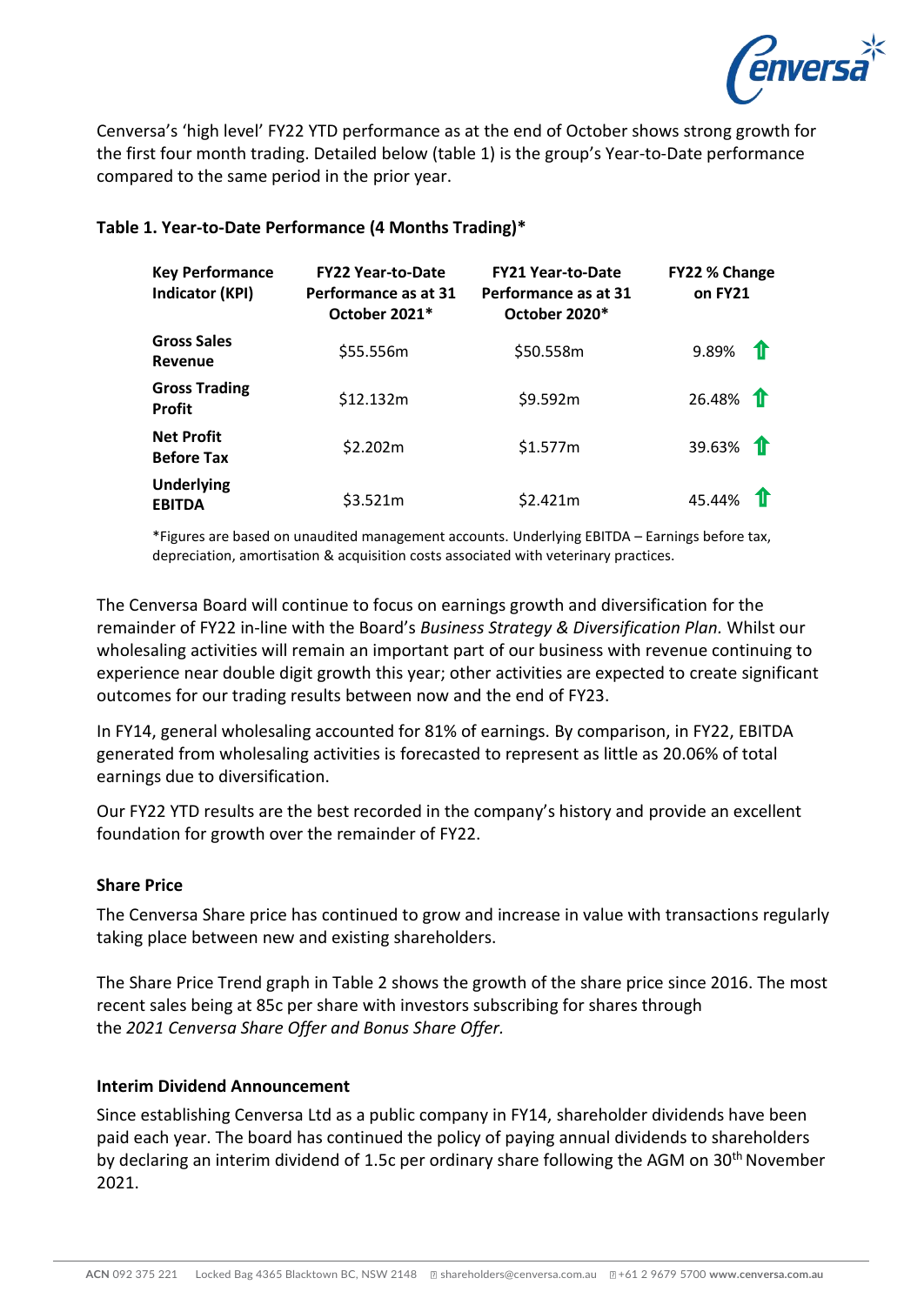

The dividend is fully franked and will be paid to shareholders on 10<sup>th</sup> December 2021. All shareholders listed on the share registry as at 29<sup>th</sup> November 2021 will be entitled to receive the dividend.



## **Table 2. Share Price Trend**

\* Based on previous and current share transactions, the price per share is anticipated to increase based on the group's financial performance FY22 YTD. **PLEASE NOTE**: Buyers and sellers determine the actual market price paid per share and shareholders should make their own enquiries and analysis when determining the future value and/or price of shares in Cenversa Ltd.

## **Dividend Reinvestment Plan**

For those shareholders participating in the Dividend Reinvestment Plan (DRP), the directors have set the DRP price for the latest interim dividend at 85c per share.

Under the DRP, you may elect to have dividends paid on your Cenversa Shares automatically reinvested in additional Cenversa Shares. The DRP is an optional no cost programme and you can join, vary or withdraw your participation from the DRP at any time subject to its terms and conditions. For full details of the DRP plan including FAQs please visit <https://cenversa.com.au/shareholder-resources/>

Changes to DRP participation for the interim dividend being paid on the 10<sup>th</sup> December 2021 can be made up to 4pm AEST on 9th December 2021. If you would like to amend, participate or check your DRP settings then please log into your Registry Direct account at [www.registrydirect.com.au](http://www.registrydirect.com.au/) and update the DRP preference for your Cenversa shareholding.

For Shareholders electing not to participate in the DRP, declared dividends will be paid in the normal way by electronic funds transfer to your nominated bank account in Registry Direct.